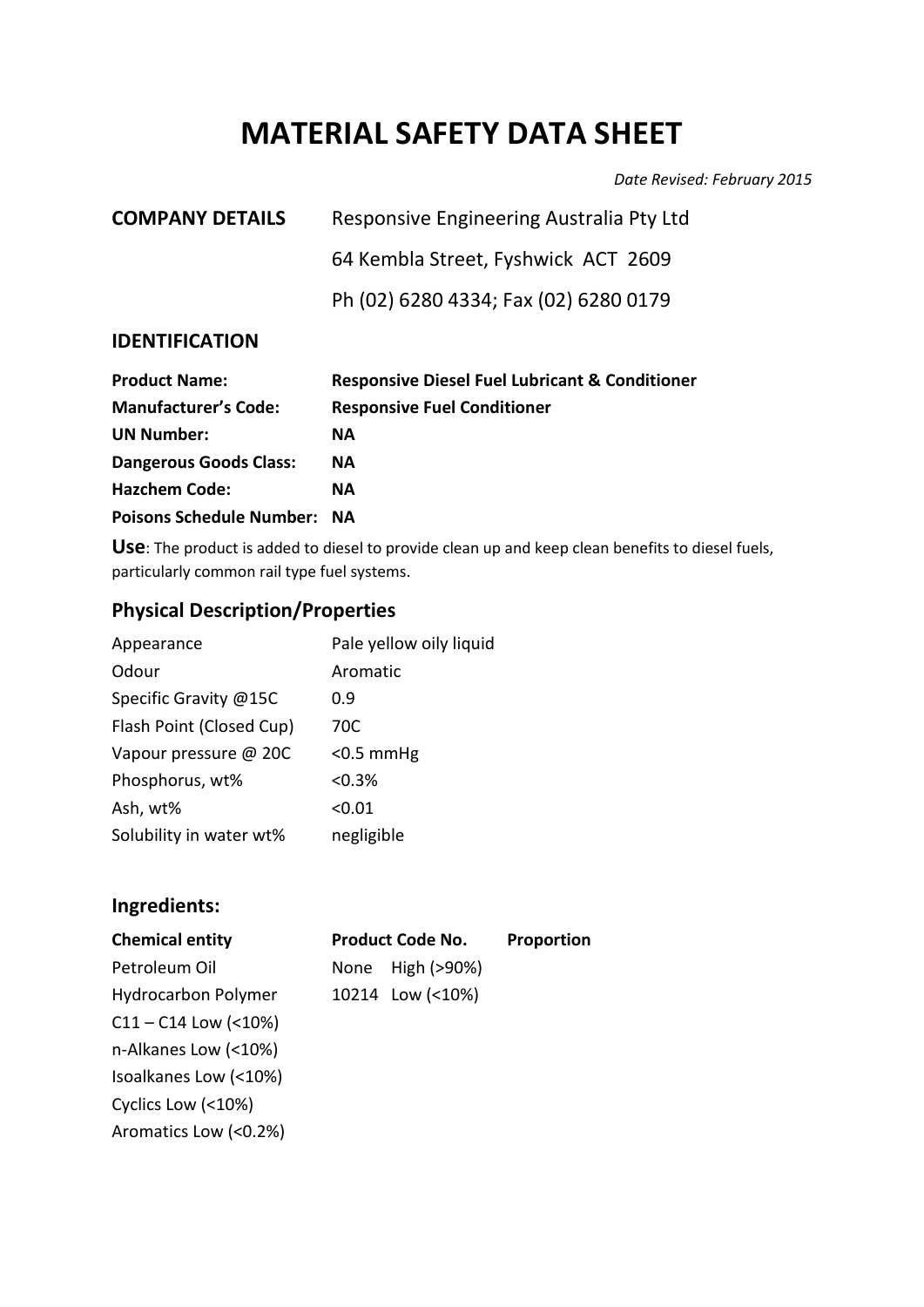## **HEALTH HAZARD INFORMATION**

#### **Health Effects of Overexposure**

| Ingestion:                  | May cause irritation of the mouth, throat and digestive tract.<br>May cause nausea, impaired balance, blurred vision. Massive<br>doses can be fatal. |
|-----------------------------|------------------------------------------------------------------------------------------------------------------------------------------------------|
| Toxicology:                 | No significant toxicity to reproductive organs established. No<br>reproductive and development effects noted.                                        |
| Eye:                        | Avoid splashing. May act as irritant.                                                                                                                |
| Skin:                       | May cause sensitization by skin contact. Repeated skin contact<br>may cause dryness/cracking.                                                        |
| Inhalation:                 | May cause headache, nausea, impaired balance, blurred vision.<br>Massive over-exposure/misuse can be fatal.                                          |
| <b>First Aid</b>            |                                                                                                                                                      |
| Ingestion:                  | Do not induce vomiting due to the risk of aspiration. Give water to<br>drink. Keep at rest. Get immediate medical attention.                         |
| Eye:                        | Irrigate the eye with copious quantities of water for at least 10<br>inutes or until irritation subsides.                                            |
| Skin:                       | Wash skin thoroughly with soapy water and remove contaminated<br>clothing.                                                                           |
| Inhaled:                    | Move to fresh air, keep patient warm and at rest. If loss of<br>consciousness, give oxygen. Seek immediate medical advice.                           |
| <b>PRECAUTIONS FOR USE</b>  |                                                                                                                                                      |
| <b>Exposure Limits:</b>     | Threshold limit suggested at 5mg oil mist/cu metre.                                                                                                  |
| Ventilation:                | Use in a well ventilated place.                                                                                                                      |
| <b>Personal Protection:</b> | Petroleum solvent resistant gloves and protective clothing should be<br>used. Face shield may be required where splashing is a risk.                 |
| Flammability:               | NA. However, the product is a combustible material.                                                                                                  |

## **SAFE HANDLING INFORMATION**

#### **Storage & Transport:**

Not defined as Dangerous Goods by the Australian Code for the Transport of Dangerous Goods by Road or Rail. Store away from sources of heat or ignition. Keep containers sealed at all times.

## **Spills & Disposal:**

In the event of a minor spill, cover with sand or oil absorbent material. Where a major spill occurs, keep public away, extinguish all sources of ignition, and advise authorities. Dam and recover if possible. Prevent entry into drainage systems. Warn occupants down wind. If spill is in a confined area, an approved half-face cartridge respirator suitable for organic vapours to be worn.

Waste product can be disposed of through a government approved waste disposal facility.